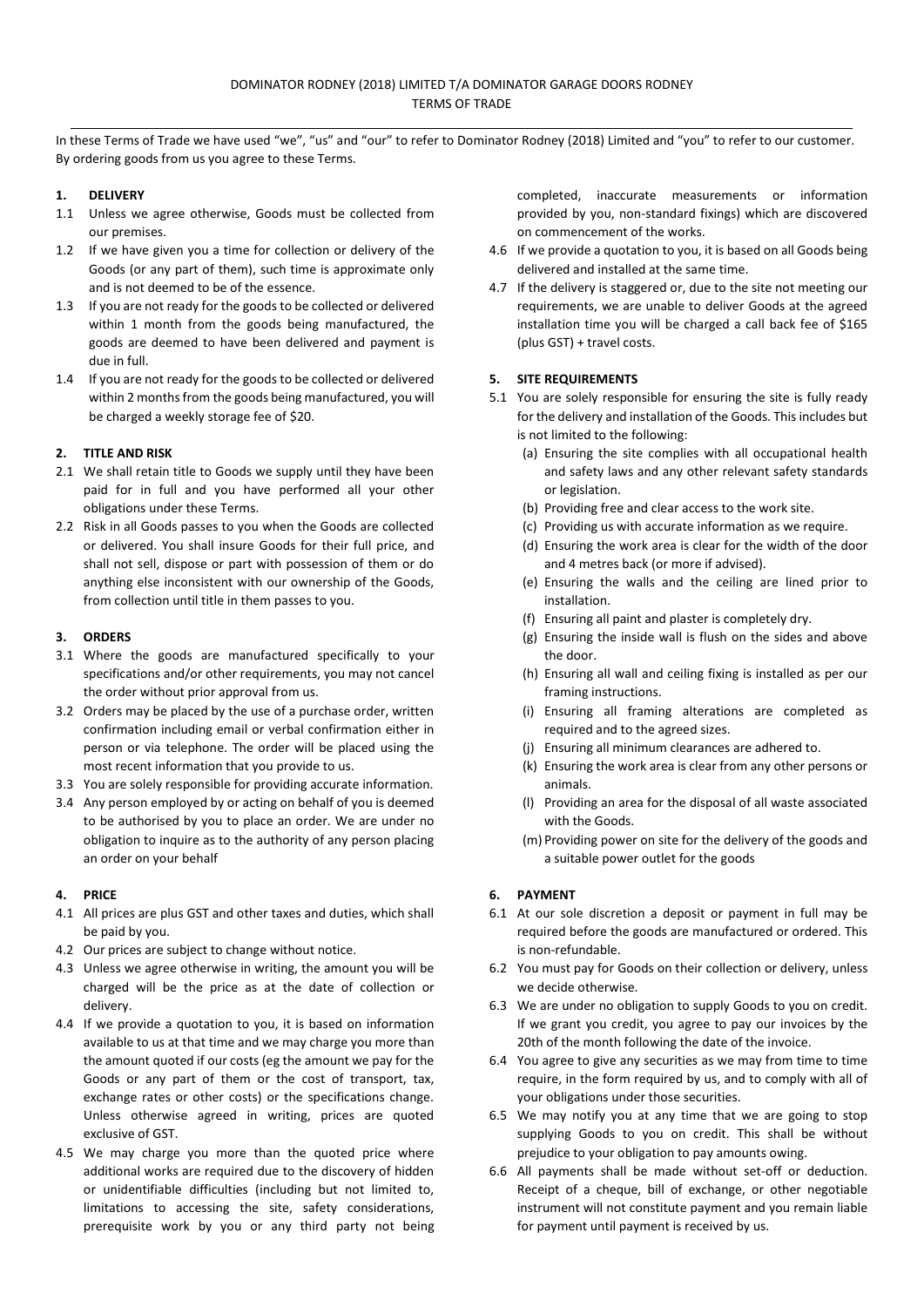- 6.7 You agree to pay any fees associated with any payment method other than cash or internet banking.
- 6.8 We may apportion payments to outstanding accounts as we see fit.

## **7. DEFAULT**

- 7.1 You will be in Default if:
	- (a) you fail to pay an amount due under these Terms by the due date for payment; or
	- (b) you commit a breach of any of your other obligations under these Terms, the Security or the terms of any other contract you have entered into, or enter into in the future, with us or one of our related entities; or
	- (c) you become insolvent, are wound up, have a receiver appointed, enter into any composition or arrangement with your creditors, do any act which would render you liable to be placed in liquidation or have a receiver appointed over your property, commit an act of bankruptcy, cease to be of full legal capacity, or die;
	- (d) Goods that we have retained title to are at risk; or
	- (e) an event or a series of events (whether related or not) occurs which, in our opinion, may cause a material adverse change in your ability to meet your obligations to us.
- 7.2 If you are in Default then we may, at our option, do any one or more of the following:
	- (a) charge an administration fee of \$150 to your account;
	- (b) charge you default interest at 17.5% per annum on any late payments calculated on a daily basis from the due date until the date payment is received;
	- (c) require you to remedy the default in the manner and within a period that we tell you;
	- (d) require you to pay to us all amounts you owe us immediately;
	- (e) suspend or terminate your account with us;
	- (f) enforce security interests created by these Terms;
	- (g) exercise any rights that we have under these Terms or that are available to us at law.
- 7.3 We may suspend or terminate your account with us at any time at our sole discretion. If your account is terminated, you must immediately pay us any amount you owe us. Termination will not affect any of our rights that have arisen before termination.

#### **8. PERSONAL PROPERTY SECURITIES ACT 1999 ("PPSA")**

- 8.1 Clause 2.1 creates a security interest in Goods we supply to you.
- 8.2 You shall not grant any other security interest or any lien over Goods that we have a security interest in.
- 8.3 At our request you shall promptly sign any documents and do anything else required by us to ensure our security interest constitutes a first ranking perfected security interest in the Goods.
- 8.4 We may at any time enter your premises and properties, or the premises and properties where the Goods are stored or installed, to uplift Goods that we have a security interest in. We shall exercise reasonable care in entering and removing the Goods, but shall not be liable for any damage caused by the use of reasonable force.
- 8.5 If Goods that we have a security interest in are processed, included or dealt with in any way causing them to become accessions, processed or commingled Goods, our security interest will continue in the whole in which they are included. You shall not grant any other security interest or any lien in either the Goods or in the whole.
- 8.6 You waive any rights you may have under sections 114(1)(a), 116, 120(2), 121, 125, 126, 127, 129, 131, 133, and 134 of the PPSA.
- 8.7 You waive your right to receive a copy of any verification statement (as that term is defined in the PPSA).
- 8.8 You shall give us prior written notice of any proposed change of your name or address.

### **9. DEFECTS**

- 9.1 You shall inspect the Goods on collection or delivery and shall within seven (7) days of collection or delivery notify us of any alleged defect, shortage in quantity, damage or failure to comply with the description or quote.
- 9.2 You must supply the date and number of any invoice relating to the Goods; and
- 9.3 We must be given a reasonable opportunity to inspect the Goods.
- 9.4 If you fail to comply with these provisions the Goods shall be presumed to be free from any defect or damage.

## **10. WARRANTIES**

- 10.1 The Warranty shall be the current warranty provided by the manufacturer of the Goods. We shall not be liable whatsoever except for the express conditions as detailed and stipulated in the manufacturer's warranty.
- 10.2 The Consumer Guarantees Act 1993, the Fair Trading Act 1986, and other statutes may impose warranties, conditions or obligations upon us which cannot by law (or which can only to a limited extent by law) be excluded. Other than as expressly provided for in these Terms, we exclude all such imposed warranties, conditions or obligations to the extent permitted by law and exclude any warranty, condition or obligation imposed or implied under common law, equity or otherwise.
- 10.3 Where you acquire goods and/or services from us for the purposes of a business the parties acknowledge and agree that:
	- (a) you are acquiring the goods and/or services covered by these Terms for the purposes of a business in terms of sections 2 and 43(2) of the Consumer Guarantees Act 1993;
	- (b) the goods and/or services are both supplied and acquired in trade for the purposes of the Fair Trading Act 1986 and the parties agree to contract out of sections 9 (Misleading and deceptive conduct generally), 12A (Unsubstantiated representations), and 13 (False or misleading representations); and
	- (c) you agree that all warranties, conditions, and other terms implied by the Consumer Guarantees Act 1993 or sections 9, 12A, and 13 of the Fair Trading Act 1986 are excluded from these Terms to the fullest extent permitted by law and the parties further acknowledge and agree that it is fair and reasonable that the parties are bound by this clause.

## **11. LIMITATION OF LIABILITY**

- 11.1 Except as expressly otherwise provided by clauses 10.1, 10.2 or 10.3, we shall not be liable for any loss or damage or liability of any kind whatsoever (including consequential loss or lost profit or business) whether suffered or incurred by you or another person and whether in contract, or tort, or otherwise and whether such loss or damage arises directly or indirectly from Goods provided by us to you.
- 11.2 To the extent that we are liable for any reason for any loss suffered or liability incurred by you arising from any breach of these Terms or for any other reason, such liability is limited to